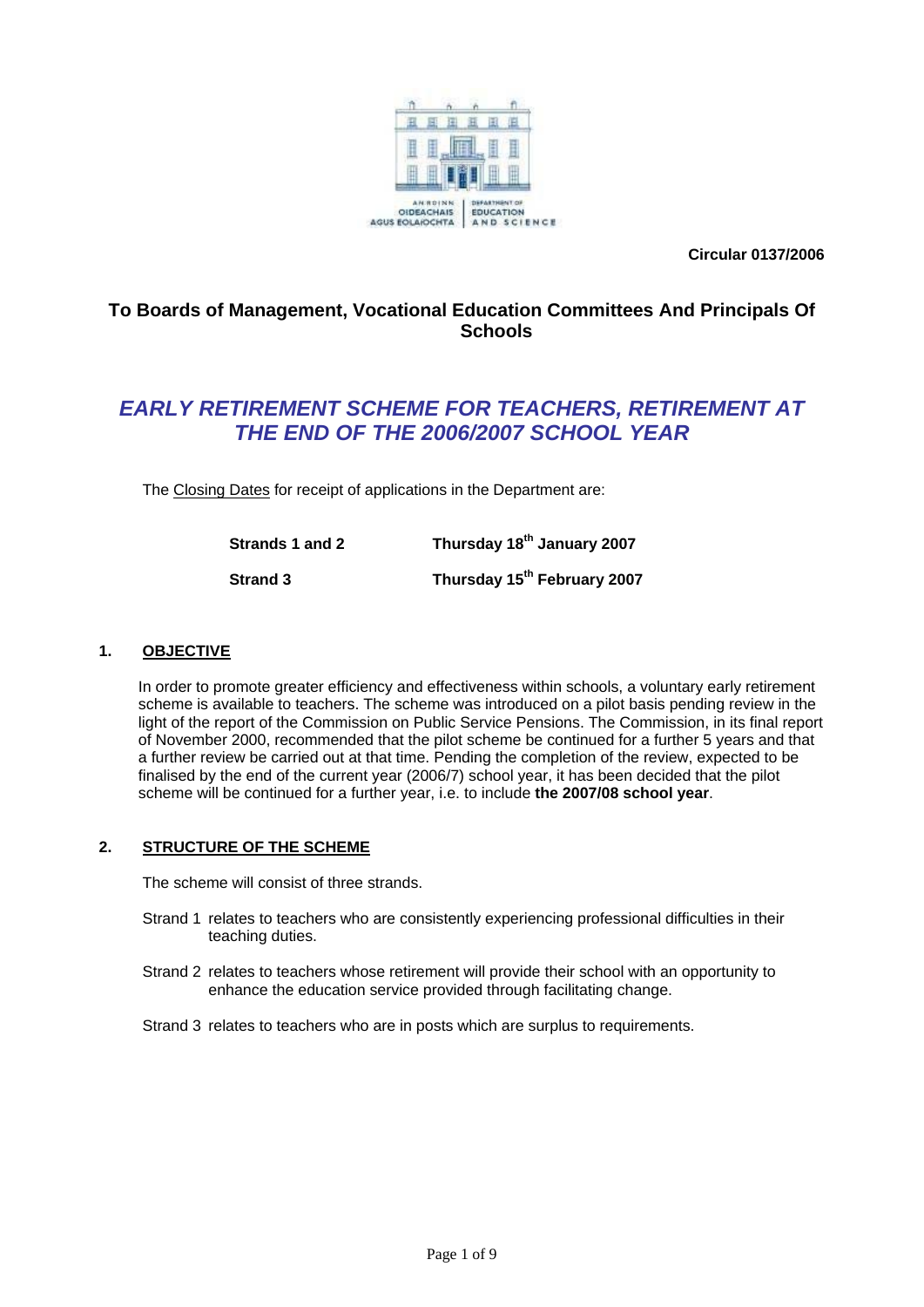# **3. GENERAL ELIGIBILITY**

3.1 The scheme is available to applicants who are currently in permanent teaching service or employed, in wholetime posts or Regular Part-time posts, under contracts of indefinite duration. It is also available to applicants under **Strands 1 or 2** who are on a **career break** but are due to return to teaching from the beginning of the 2007/08 school year.

Contracts of Indefinite Duration. A contract of indefinite duration exists where a person has an expectation that, subject to the normal date of retirement in the employment, she or he will be retained in the employment and will not be dismissed without there being any good reason such as misconduct or unfitness for their position, or other compelling or unavoidable circumstances. It has been agreed, under transitional arrangements, that fixed term employees with more than 4 years successive teaching service as at 1<sup>st</sup> September 2006 and who are deemed to be qualified shall receive contracts of indefinite duration unless the employer can demonstrate:

(a) that a post will not be viable within a reasonable period and where such a ground was set out as an objective ground in writing in the previous contract, **or**

(b) that the person is covering for a post holder on an approved scheme of leave of absence. The foregoing exclusions shall not apply where the person has not received a written contract setting out objective grounds since September 2001. Such persons (who are deemed to be qualified) shall automatically receive contracts of indefinite duration.

- 3.2 With regard to applications under **Strand 3,** it should be noted that teachers on career break are not eligible for early retirement under this Strand. It should also be noted that the **post** of **Principal** or **Deputy Principal** in a school cannot be surplus to requirements unless there are most exceptional circumstances. (For example, applications from Principals and Deputy Principals for early retirement under **Strand 3** will be considered where the school is being closed down or amalgamated with another school with effect from the beginning of the 2007/08 year.)
- 3.3 Where a minimum period of service is specified for eligibility of an application, this refers to actual service. A year of job-sharing or of employment under a Regular Part-time Contract will also, for eligibility purposes, be regarded as a full year of service; for pension benefit purposes it will, as usual, be treated as a portion of a year.
- 3.4 Other eligibility requirements, which are particular to each Strand, are included in the Details of each Strand which follow.

### 3.5 **Ill Health**

Intending applicants should note that there are long-standing provisions for teachers to retire **on grounds of ill health.** Where it is considered that ill health may be a factor, the applicant may be advised that it would be more appropriate for him/her to apply in the first instance for early retirement on grounds of ill health.

# **4. DETAILS OF STRAND 1**

- 4.1 Teachers with **not less than 15 years'** service and who are consistently experiencing professional difficulties in their teaching duties are eligible to apply under this Strand.
- 4.2 This strand will operate in the context of existing arrangements whereby individual teachers may raise with the Principal, and individual Principals may raise with the Chairperson of the Board of Management/CEO (VEC) as appropriate, the issue of professional difficulties which they may be experiencing and request the provision of support services.
- 4.3 In accordance with existing procedures, CEOs/Principals may raise the issue of professional difficulties with teachers and the need for professional or other support. Where the teacher involved is a Principal the issue may be raised by the Chairperson of the Board of Management or by the CEO (VEC) following consultation with the Inspector as appropriate.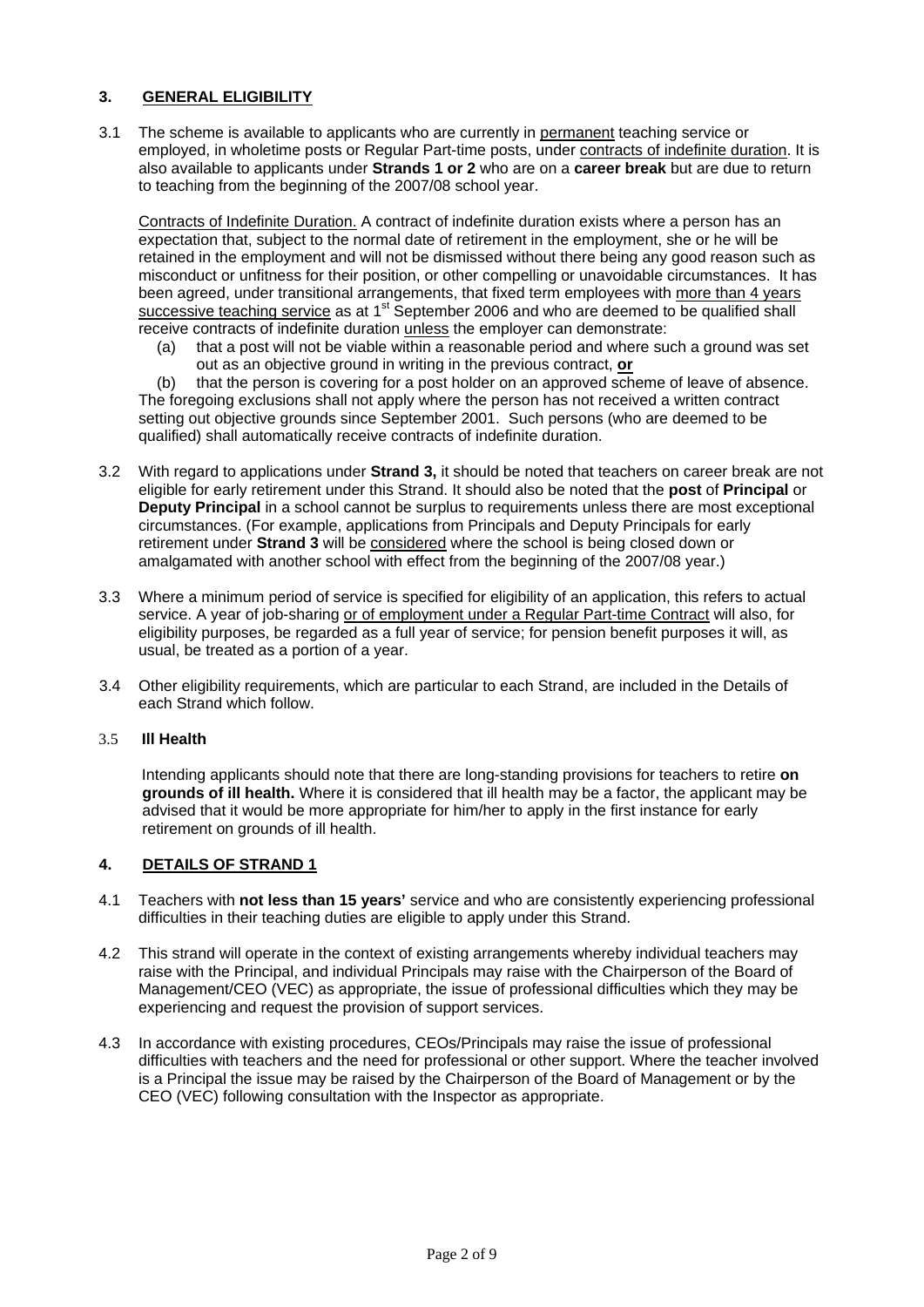4.4 A decision by a teacher experiencing professional difficulties to apply for early retirement will be voluntary. A teacher's attention could be drawn to the early retirement option by the managerial authorities of a school or other persons or parties concerned with the teacher's welfare.

# **Support services**

- 4.5 Where relevant, the Principal/CEO/Chairperson of the Board of Management, as appropriate, and the teacher concerned, should agree on remedial/support action necessary to deal with difficulties which are informally noted by the CEO/Chairperson. In the case of a Principal, the CEO/Chairperson and the Inspector, where relevant, should agree with the Principal on remedial/support action necessary to deal with the difficulties identified.
- 4.6 The school will arrange for appropriate available in-career support in consultation with the Inspector, where necessary, or for other appropriate professional/welfare support.
- 4.7 The support services will provide a report to the school and to the teacher on the outcomes of the services provided.

### **Eligibility for Early Retirement under Strand 1.**

- 4.8 A teacher who has **not less than 15 years' service**, may apply for early retirement under this Strand in the following circumstances:
	- a) when the managerial authorities of the school and the teacher are agreed that the teacher is experiencing professional difficulties,

#### **and**

- b) (i) when it is agreed between the parties concerned, as set out in Paragraph 4.8(a) above, that the support services needed to deal with the difficulties identified are not available, **or**
- b) (ii) when such support services, if provided, have not proved successful, **or**
- b) (iii) when a Department Inspector concurs in the shared view of the managerial authorities and the teacher concerned that such services as are available would not be successful in dealing with the difficulties identified.

### **Superannuation Entitlements under Strand 1.**

- 4.9 In the case of a teacher whose actual pensionable service is equal to or in excess of 35 years, superannuation awards will be based on actual pensionable service and any purchased notional service.
- 4.10 In the case of a teacher whose actual pensionable service is less than 35 years, superannuation awards will be based on actual pensionable service and any purchased notional service, together with added years at the rate of 25% of actual pensionable service. The grant of added years will also be subject to the following restrictions:-
	- (1) the amount of added years granted in any case will not exceed:
		- (a) 5 years, or
		- (b) potential service to compulsory retirement age, whichever is the lesser amount;
	- (2) provided that the aggregate of (a) actual pensionable service and (b) added years will not in any case exceed 35 years.
- 4.11 Application procedures are outlined at paragraph 7 below.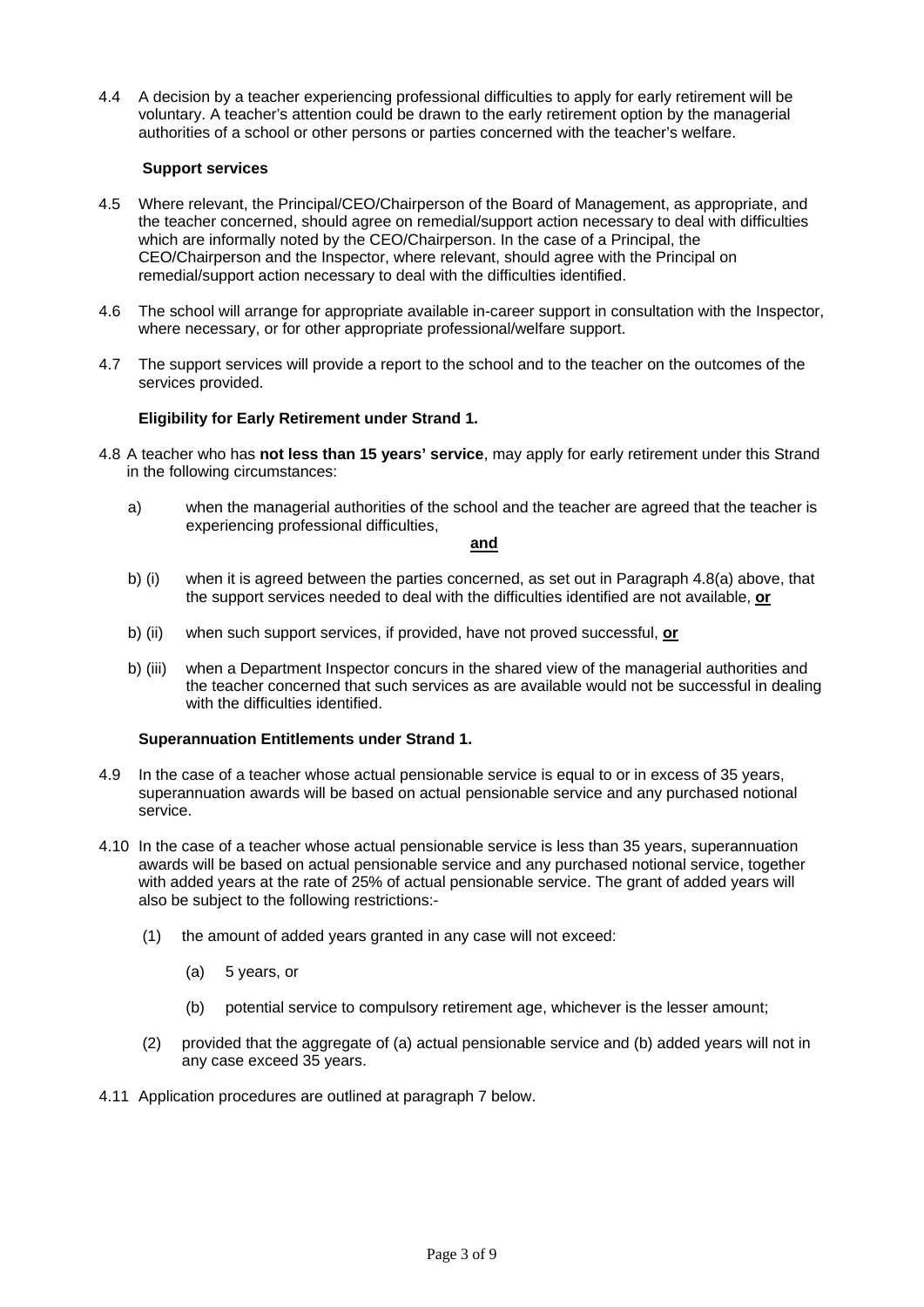# **5. DETAILS OF STRAND 2.**

- 5.1 Teachers who are **fifty-five years of age** or more and have a minimum of **twenty years'** service are eligible to apply under this Strand.
- 5.2 School managerial authorities will be required to verify that the retirement of a teacher under this Strand will provide an opportunity to enhance the education service provided by the school by facilitating change such as the introduction of new skills and curriculum review.

# **Superannuation Entitlements under Strand 2.**

- 5.3 In the case of a teacher whose actual pensionable service is equal to or in excess of 35 years, superannuation awards will be based on actual pensionable service and any purchased notional service.
- 5.4 In the case of a teacher whose actual pensionable service is less than 35 years, superannuation awards will be based on actual pensionable service and any purchased notional service, together with a maximum of 2 added years. The grant of added years will also be subject to the following restrictions:-
	- (1) the amount of added years granted in any case will not exceed potential service to compulsory retirement age and
	- (2) the aggregate of actual pensionable service and added years will not in any case exceed 35 years.
- 5.5 Application procedures are outlined at paragraph 7 below.

### **6. DETAILS OF STRAND 3.**

- 6.1 Strand 3 is open to teachers with a minimum of **5 years'** service and who are in posts:
	- (1) which are surplus to requirements and
	- (2) from which they may not be redeployed readily and
	- (3) which will not be filled should they leave the posts.

# **Eligibility for Early Retirement under Strand 3.**

- 6.2 Offers of early retirement under Strand 3 may be made where it is confirmed that a teacher in a school holds a post which meets the conditions defined in 6.1 above. The offer may be confined to teachers who meet certain age requirements. The offer will be made in the following sequence.
	- (a) In the first instance, an offer may be made to the teacher who actually holds the surplus post; OR
	- (b) Where the teacher actually holding the surplus post does not wish to retire or does not meet the age requirement, an offer may be made in the second instance to a colleague in the same school who has applied under the terms of the scheme and who occupies a post to which the teacher holding the surplus post could and would be assigned;

OR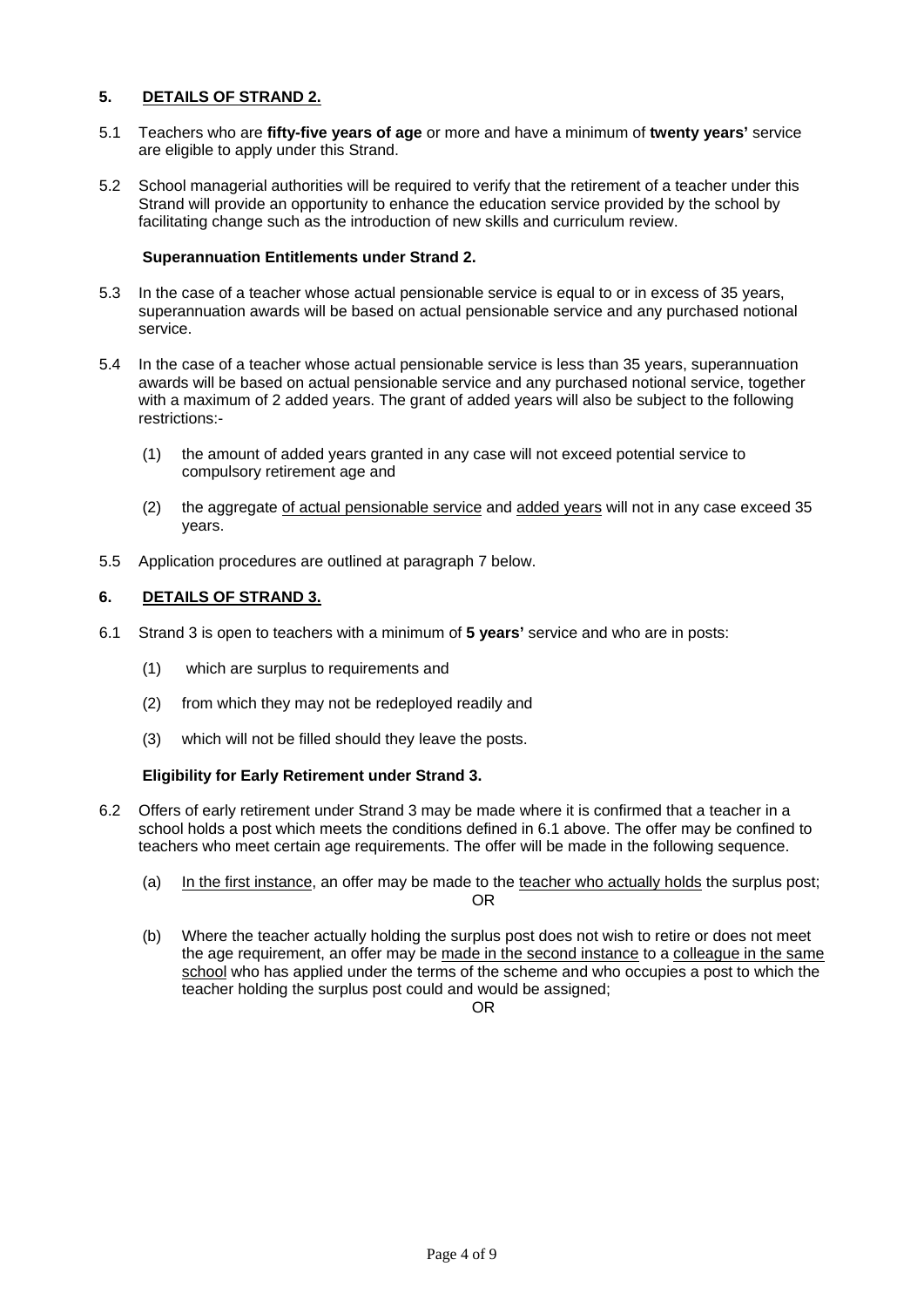(c) Where neither the teacher holding the surplus post nor a colleague in the same school wish to avail of an early retirement offer, then an offer of early retirement under this Strand may be made in the third instance to a teacher in another school who occupies a post to which the teacher in the surplus post could and would be redeployed. In these circumstances the teacher actually holding the surplus post will be transferred to fill the consequential vacancy in the other school, under the relevant redeployment panel arrangements.

### **Superannuation Entitlements under Strand 3.**

6.3 On the basis that applicants under this Strand have a minimum of 5 years' service, they may opt for early retirement terms under Option 1 or Option 2 as follows:

### **Option 1**

Immediate pension and lump sum based on actual pensionable service and any purchased notional service, together with the award of added years at the rate of 35% of actual pensionable service. The grant of added years will also be subject to the following restrictions:-

- (a) added years will not in any case exceed
	- (i) 7 years, or
	- (ii) potential service to compulsory retirement age, whichever is the lesser;
- (b) total service for pension and lump sum purposes will be limited to the standard maximum of 40 years

### **Option 2**

Immediate pension and lump sum based on actual pensionable service and any purchased notional service, subject to the standard 40-year limit, with no added years awarded, but with a severance gratuity at the rate of 3 weeks pay per year of potential service to age 65, subject to a ceiling of 27 weeks pay.

The severance gratuity will be free of income tax deductions except to the extent, if any, that it exceeds the threshold specified by the Revenue Commissioners from time to time for such payments. **(The relevant threshold is, currently, €10,160 together with €765 for each year of actual pensionable service. For example, the threshold in the case of a teacher with 10 years' service would be €17,810:- €10,160 + €7,650 = €17,810.)** 

# **7. APPLICATION PROCEDURES.**

7.1 A teacher may apply to retire under one or more Strands.

Separate application forms have been designed to suit the particular requirements of each Strand and, in the case of Strand 3, to suit the particular requirements of each sector, (primary, vocational, secondary + community + comprehensive). Attached for the information of management and interested teachers is a copy of each of the forms in question. Copies of the forms, and of the circular, may also be obtained through accessing the Department's **Website** at the following website address:-

#### www.education.ie

Eligible teachers who require additional forms may obtain them by writing to the following address

 **Pensions Section (Early Retirement), Department of Education and Science, Athlone, Co. Westmeath.**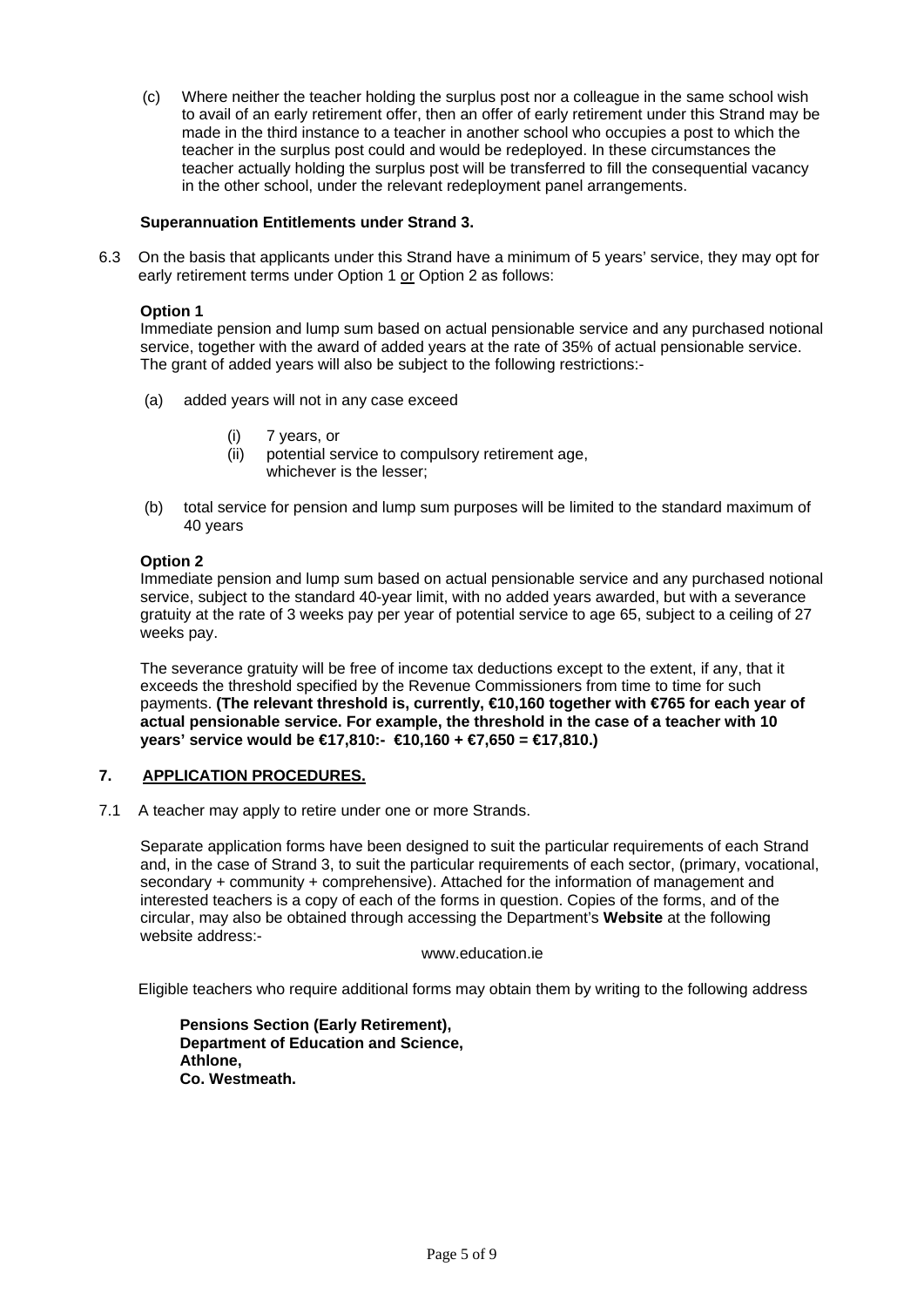The request for application forms should state the Strand or Strands required. (e.g. Strand 1, Strand 2 or both). The request for application forms for Strand 3 should state the type of school in which the teacher is employed.

- 7.2 Eligible teachers are asked to submit completed applications together with any relevant supporting documentation to the managerial authorities of their school as soon as possible.
- 7.3 Applications should be forwarded, **to the address given abov**e, by school management or by the CEO of the relevant VEC, accompanied by a recommendation and relevant supporting documentation.

#### *Note that only applications which have been fully completed by all parties can be considered. School authorities are requested not to forward applications to the Department which are not supported by the school authorities.*

7.4 The latest date for receipt of completed applications under **Strand 1** and/or **Strand** 2, together with any necessary supporting documentation, is Thursday

# **18th January 2007**

 The latest date for receipt of completed applications under **Strand** 3, together with any necessary supporting documentation, is Thursday

# **15th February 2007**

 Unless there are *most exceptional circumstance*s, applications received after the relevant closing date will not be considered.

- 7.5 Where a teacher applies for retirement under both Strands 1and 2, the Early Retirement Advisory Committee will consider both applications and will then make a recommendation to the Minister as to the Strand, if any, under which an offer of early retirement would be appropriate.
- 7.6 A teacher who has applied to retire under Strands 1 or 2 (or both) may also apply to retire under Strand 3. An applicant who meets the criteria for early retirement under both Strand 3 and either Strand 1 or Strand 2 will be given two offers of early Retirement.
- 7.7 Decisions on applications under Strands 1 and 2 will be notified to applicants and school authorities during April/May 2007.

 Note that a teacher who has applied to retire under **one** of the Strands in question *and is unsuccessful* will not in any circumstances be eligible to apply at that stage under the other Strand. A teacher who considers that he or she may be eligible for early retirement under both Strand 1 and Strand 2 must apply under both Strands not later than 18<sup>th</sup> January 2007.

- 7.8. A teacher who has also applied under Strand 3 may **accept an offer of early retirement** under Strand 1 or 2 without prejudice to his/her application under Strand 3.
- 7.9 It is planned to issue decisions on applications from post primary teachers under Strand 3 towards the end of May 2007.
- 7.10 In the case of primary teachers, it will not be possible to issue decisions on applications under Strand 3 until Autumn 2007, when primary redeployment panels have been worked out. A primary teacher may therefore accept retirement under either Strand 1 or 2 without prejudice to any application that may have been made under Strand 3.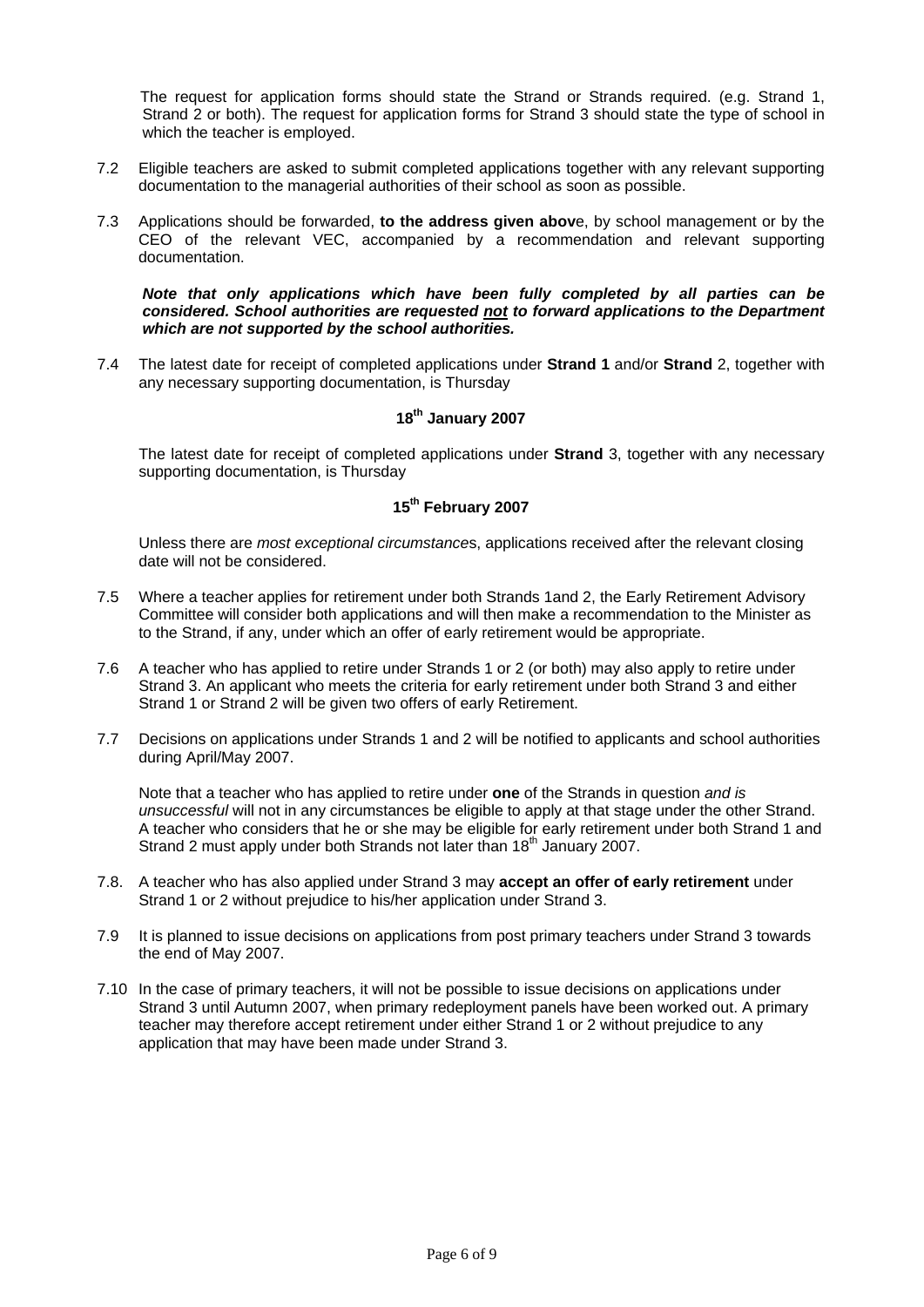7.11 With the exception of applicants from primary schools under Strand 3, successful applicants will be expected to retire **on the last day of the 2006//2007 school yea**r. Pension will be payable to successful applicants with effect from the first day of the following school year, i.e. from

# **1 September 2007**

The retirement of applicants from primary schools who are successful under Strand 3 may, depending on the working-out of primary redeployment panels, be later than 31 August 2007.

### **8. PROCESSING OF APPLICATIONS.**

### **Strands 1 and 2**

### **Early Retirement Advisory Committee (ERAC)**

8.1 Applications under Strands 1 and 2 will be submitted, in the first instance, to an Early Retirement Advisory Committee (ERAC).

 ERAC will consist of one nominee of the teachers' unions, one nominee of the school management bodies and one nominee of the Ministers for Education and Finance. The Committee will have an independent chairperson appointed by the Ministers.

- 8.2 ERAC will process applications in accordance with guidelines and principles adopted by the Early Retirement Consultative Council (ERCC), including guidelines on professional difficulties. ERAC may have available to it the views of the appropriate Inspector in regard to individual applications. An Inspector's report will normally be required in relation to all Strand 1 Primary applications. The ERAC will make a recommendation, citing reasons, to the Minister for Education and Science for decision.
- 8.3 The Minister's decision will be conveyed to the ERAC, to the teacher and to management. If the decision is positive, the teacher will have two weeks within which to accept the offer of early retirement. As already stated, an offer of early retirement under Strand 1 or Strand 2 may be accepted without prejudice to any application that may have been made under Strand 3.

# **Early Retirement Consultative Council (ERCC)**

- 8.4 The function of ERCC will be to review the policy guidelines of ERAC and the operation of the early retirement procedures and to propose changes where they are deemed necessary. ERCC will agree criteria for the identification of professional difficulties for the purposes of Strand 1 and will issue appropriate guidelines for ERAC.
- 8.5 ERCC will be representative of each of the teacher unions and school management bodies as well as the Departments of Education and Science and Finance. The Chairperson of ERAC will also chair the Council meetings.
- 8.6 ERAC will be obliged to consult with ERCC on an annual basis or more frequently if necessary.

# **Strand 3.**

8.7 Pending agreement on procedures, provision for early retirement under Strand 3 will be made by the Department on an ad hoc basis.

Applications for early retirement under Strand 3 will be considered by the Department and submitted to the Minister for decision. The Minister's decision will be conveyed to the teacher and to management. If the decision is positive, the teacher will have two weeks within which to accept the offer of early retirement.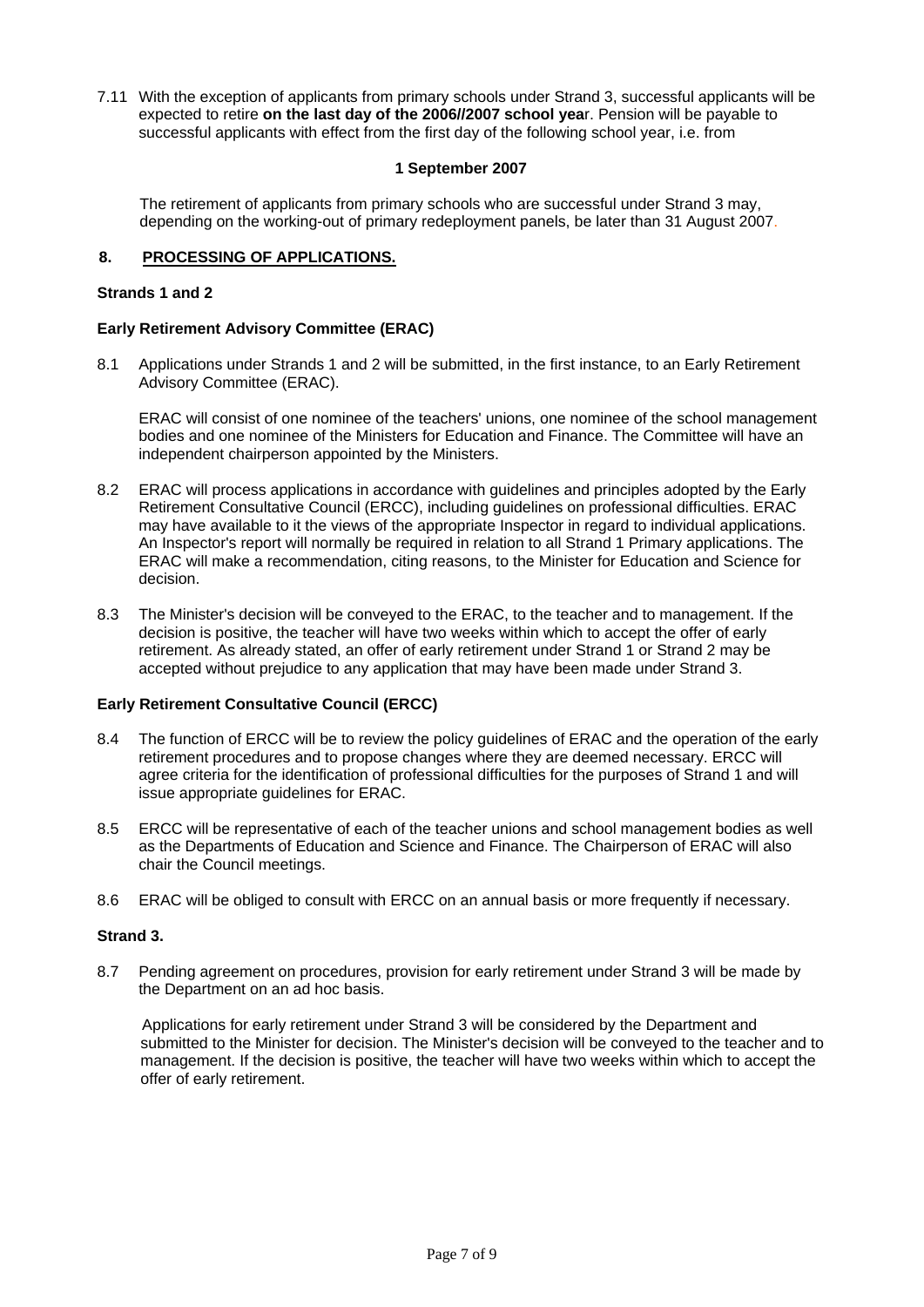# **9. GENERAL PROVISIONS OF THE EARLY RETIREMENT SCHEME - QUOTAS.**

- 9.1 Retirements under Strand 1 and Strand 3 will be subject to an overall quota, in aggregate, of 150 per year.
- 9.2 Retirements under Strand 2 will be subject to an overall quota of 250 per year.
- 9.3 Priority will be given to older teachers under all three strands where the number of applications exceeds the quota.

### **10. GENERAL PROVISIONS OF THE EARLY RETIREMENT SCHEME – FUTURE EMPLOYMENT.**

- 10.1 Acceptance by a teacher of early retirement under **Strands 1 and 2** of this scheme will be subject to his/her agreement that s/he will not be eligible for future employment in any capacity as a teacher/lecturer in any school or college recognised and funded directly or indirectly by the Department of Education and Science.
- 10.2 A teacher who retires under **Strand 3** shall not be debarred from employment as a teacher/lecturer in any school or college recognised and funded directly or indirectly by the Department of Education and Science. Payment of the early retirement pension may be continued during such employment or resumed following such employment, subject to the following provisions:-
	- (a) The employment is as a **substitute or part-time** teacher and is undertaken on an **intermittent or casual basis:**
	- (b) if the rate of remuneration for any period equals or exceeds the rate of remuneration on which the pension is based, the pension shall not be payable for any period for which the remuneration is payable;
	- (c) if the sum of pension and remuneration exceeds the remuneration on which the pension is based, the pension shall be reduced by the amount of the excess for the period for which remuneration is payable.

### **Note that any one period of employment which extends over more than 3 months cannot be regarded as casual. Furthermore, periods of employment which, in aggregate, extend over more than 50% of the school year cannot be regarded as casual or intermittent.**

- 10.3 A teacher who retires under **Strand 2 or Strand 3** may, without affecting payment of his or her early retirement pension, undertake work as an examiner or superintendent in connection with the Certificate Examinations of the State Examinations Commission.
- 10.4 With the exception of the situations set out in paragraphs 10.2 and 10.3 above, and with those exceptions only, if a teacher accepts early retirement under **Strands 1, 2 or 3** of this scheme and is subsequently employed in any capacity in any area of the public sector, payment of pension to that person under the scheme **will immediately cease**. Pension payments will, however, be resumed on the cesser of such employment or on the person's 60th birthday, whichever is the later, but on resumption, the pension will be based on the person's actual reckonable service as a teacher (i.e. the added years previously granted will not be taken into account in the calculation of the pension payment).